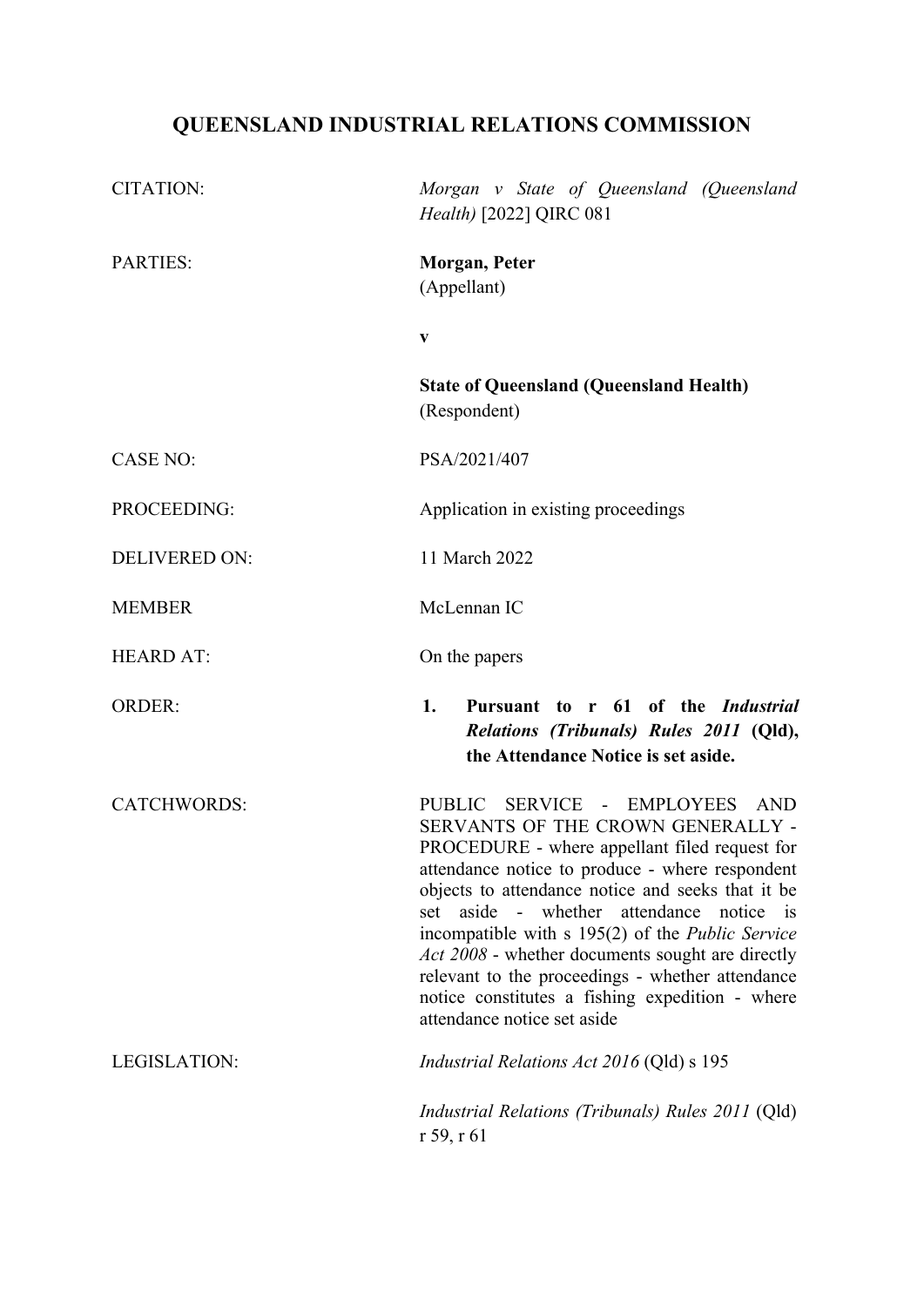CASES: *Jones v State of Queensland (Queensland Police Service)* [2019] QIRC 104

> *Kelly v State of Queensland (Queensland Health)*  [2021] QIRC 055

> *McAllister v State of Queensland (Queensland Health)* [2021] QIRC 435

> *Varghesekutty v State of Queensland (Queensland Health)* [2021] QIRC 319

#### **Reasons for Decision**

#### **Background**

- [1] On 26 November 2021, the Australian Workers' Union (the AWU) on behalf of Mr Peter Morgan (the Appellant) filed an appeal against a decision made by Queensland Health, State of Queensland (the Respondent).
- [2] The decision subject of the Appeal is the Respondent's deemed decision to not convert the Appellant to permanent employment under s 149B of the *Public Service Act 2008* (Qld) (the PS Act).
- [3] On 29 November 2021, I issued a Directions Order seeking that the parties file and serve written submissions with respect to the Appeal.
- [4] The parties subsequently filed written submissions in compliance with the Directions Order.
- [5] On 20 December 2021, the Appellant filed a Form 32 Request for Attendance Notice (the Attendance Notice) seeking that the Respondent produce the following documents:
	- a. copies of any and all documentation (if any) pertaining to how the Appellant's conversion to permanency will prevent the Respondent from being able to fulfill its obligations under s 25 & s 26 of the Public Service Act 2008 (QLD) to provide a responsive, effective and efficient service to the community as outlined in paragraph 12a. of the Respondent's submissions filed on 13 December 2021;
	- b. copies of any and all documentation (if any) pertaining to how the Appellant's conversion to permanency will prevent the Respondent from being able to fulfill its obligations under s 25  $\&$  s 26 of the Public Service Act 2008 (QLD) to ensure the effective, efficient and appropriate use of public resources as outlined in paragraph 12b. of the Respondent's submissions filed 13 December 2021;
	- c. copies of any and all documentation (if any) pertaining to how the Appellant's conversion to permanency will prevent the Respondent from being able to fulfill its obligations under s 25 & s 26 of the Public Service Act 2008 (QLD) to manage public resources efficiently,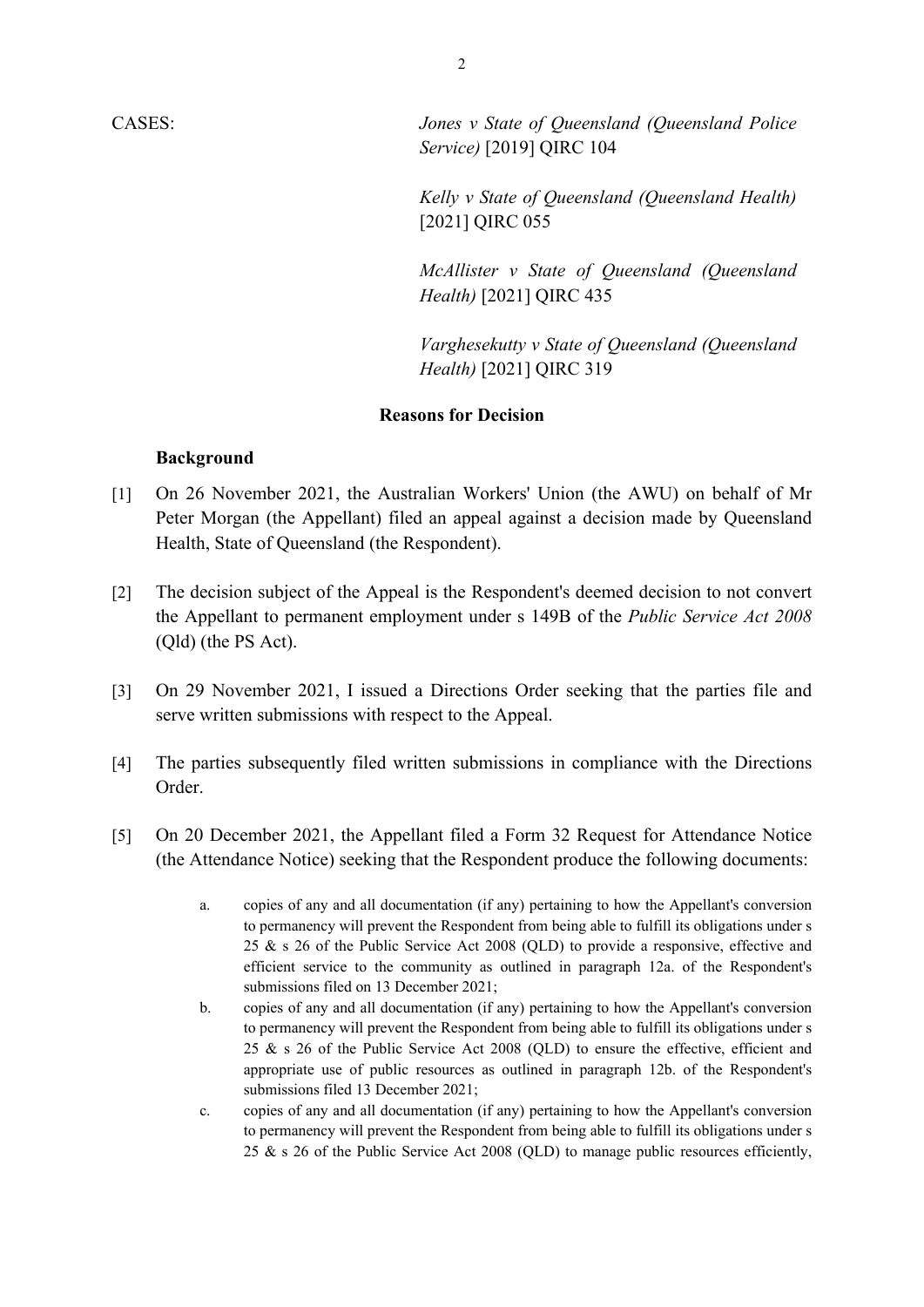responsibly and in an accountable way as outlined in paragraph 12c. of the Respondent's submissions filed on 13 December 2021; and

- d. copies of any and all documentation (if any) evidencing that the Respondent's need for contingency labour has reduced or 'abated' since engaging the Appellant on 14 October 2019 as outlined in paragraphs 22. of the Respondent's submissions filed on 13 December 2021.
- [6] On 24 December 2021, the Respondent filed further submissions in the Appeal that relevantly included:
	- 5. The Respondent requests that the Industrial Commissioner exercise their discretion to set aside the request for Attendance notice to produce (Forms 32 and 32B) filed by the Appellant on 20 December 2021, pursuant to section 61 of the Industrial Relations (Tribunals) Rules 2011.
	- 6. Furthermore, the Respondent is of the view that the request to produce the documentation as per Form 32B is not compatible with section 195(2) of the Act which states that:
		- a. A person can not appeal against, or in an appeal call in question in anyway, a decision that decides the policy, strategy, nature, scope, resourcing or direction of the public service or a department.
- [7] On 11 January 2022, I issued a Directions Order inviting submissions with respect to the Respondent's request that the Attendance Notice be set aside.
- [8] I have decided not to approach the writing of this Decision by summarising the entirety of the parties' submissions but will instead refer to the parties' key positions in considering the questions to be decided.

# **Question to be decided**

- [9] Based on the Respondent's submissions, I have determined that the questions to be decided are:
	- Is the Attendance Notice incompatible with s 195(2) of the PS Act?
	- Should the Attendance Notice be set aside pursuant to r 61 of the Rules?

## **Is the Attendance Notice incompatible with s 195(2) of the PS Act?**

- [10] Section 195(2) of the PS Act provides that "A person can not appeal against, or in an appeal call in question in any way, a decision that decides the policy, strategy, nature, scope, resourcing or direction of the public service or a department."
- [11] The Respondent contends that the Attendance Notice is incompatible with s 195(2) of the PS Act because: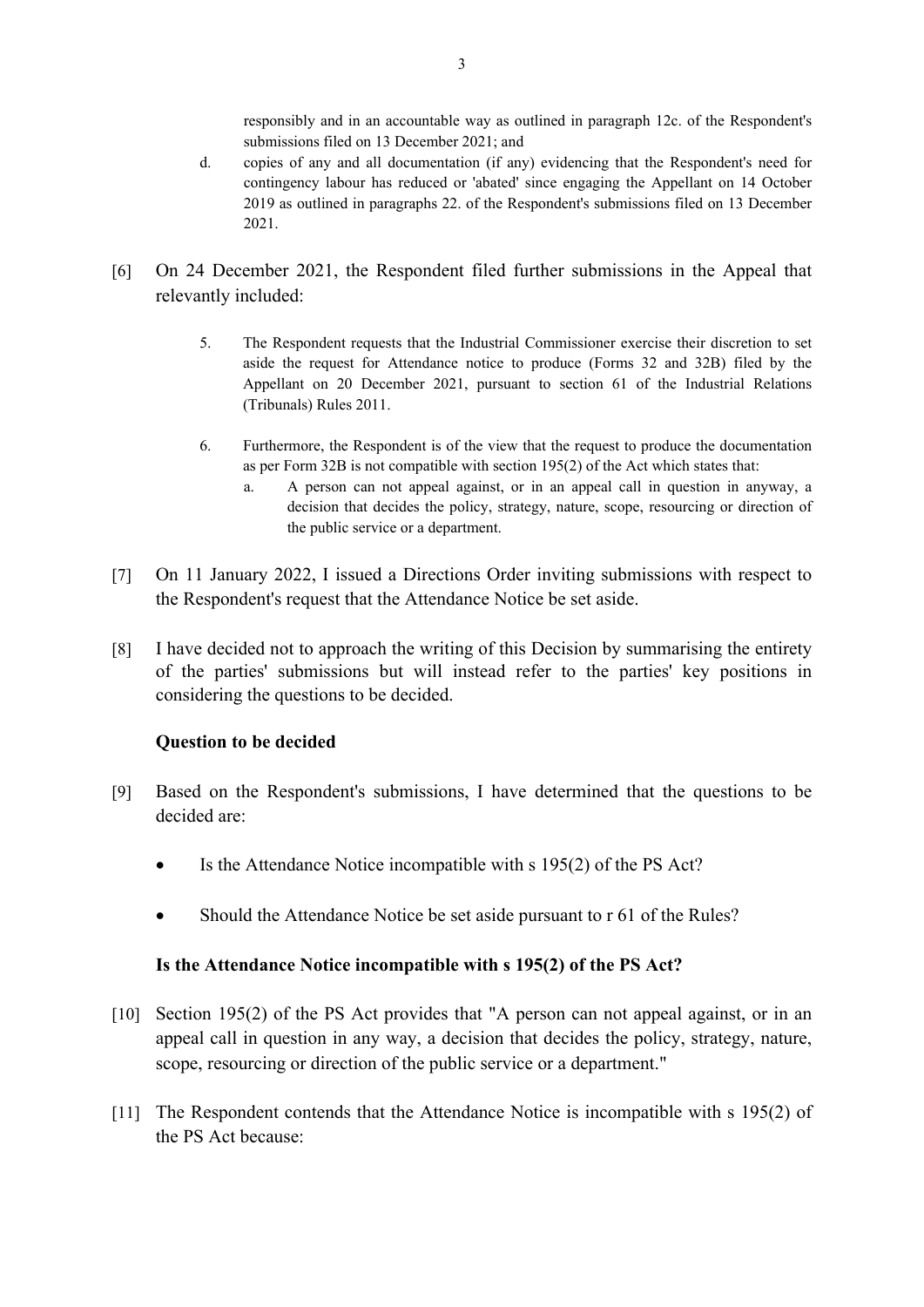- in order to meet its obligations under ss 25-26 of the PS Act, the Respondent has been reviewing and setting strategies regarding the supply chain services provided to hospitals; and
- the Respondent is still considering the scope and operation of the new distribution centre.<sup>1</sup>
- [12] The Appellant submits he is not seeking to call in question a decision contemplated under s 195(2) of the PS Act but is instead seeking the material relied upon by the Respondent to make the conversion decision.<sup>2</sup>
- [13] I agree with the Appellant in this regard and refer to my consideration of a similar argument presented by the Respondent in *Varghesekutty v State of Queensland (Queensland Health).*<sup>3</sup> In that matter, I rejected the proposition that a conversion decision falls under s 195(2) of the PS Act and noted that if that proposition were to be accepted, the opportunity for an employee to appeal a conversion decision under s 194(1)(e) of the PS Act would be quite inexplicable.
- [14] Further, any attempted argument by the Respondent to adopt this errored interpretation would seemingly result in prohibiting most staffing conversion determinations from ever being challenged through a Public Service Appeal. Clearly, this is not the intention of either the PS Act or Directive 09/20. On that basis, I reject the argument that the Attendance Notice is incompatible with s 195(2) of the PS Act and it will therefore not be set aside on that basis.

# **Should the Attendance Notice be set aside pursuant to r 61 of the Rules?**

## *Relevant provisions*

- [15] Rule 61 of the Rules provides that "The court, commission or registrar may, by order, set aside part or all of the attendance notice."
- [16] Rule 59 of the Rules provides:

An attendance notice requiring a person to produce a stated document or thing must

- (a) adequately describe the document or thing; and
- (b) contain a notice, in the approved form, telling the person that the person has the right to apply to the court or commission to have the attendance notice set aside on any sufficient grounds, including for example -
	- (i) the document or thing is not directly relevant to the proceedings; or
	- (ii) privilege; or

<sup>&</sup>lt;sup>1</sup> Respondent's Submissions, 18 January 2022, 2 [2]-[3].

<sup>2</sup> Appellant's Further Submissions in Reply, 11 January 2022, 1 [3].

<sup>3</sup> [2021] QIRC 319, 6 [21]-[22].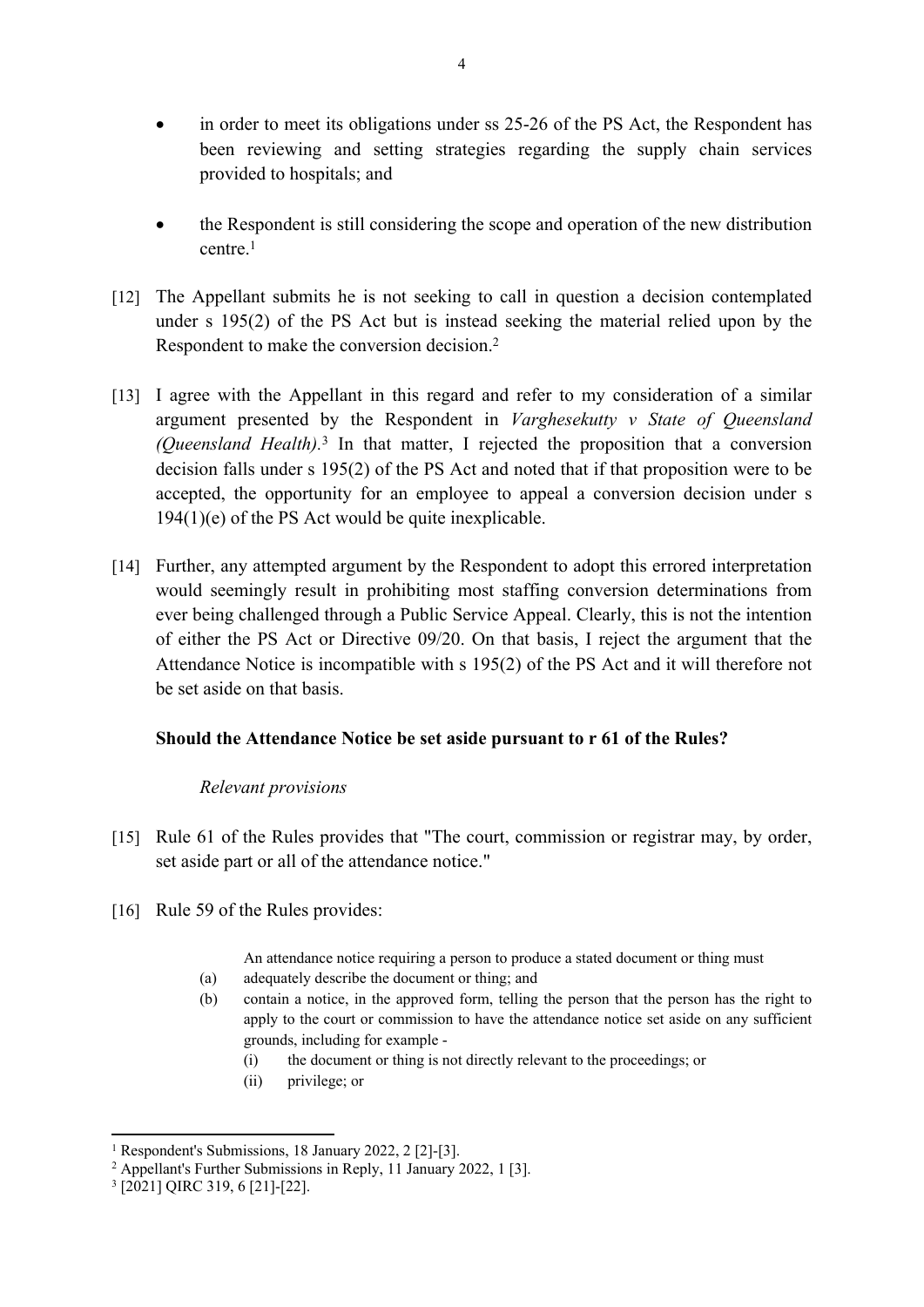- (iii) oppressiveness, including oppressiveness because substantial expense may be incurred that may not be reimbursed; or
- (iv) noncompliance with these rules.

#### *Submissions*

- [17] The Appellant takes issue with the fact that the Respondent is refusing to produce evidence of its conclusions.<sup>4</sup> The Appellant contends that if the Respondent cannot produce the documents or rationale for how it drew its conclusions, then the claims should either be withdrawn by the Respondent or disregarded by the Commission.<sup>5</sup>
- [18] The Appellant further submits:

It is not in order for the Respondent to be able to make claims as to why it has made certain decisions with respect to the Appellant's conversion application without the Appellant being able to have access to a review of the merits of those decisions. If the Appellant is to be successful in 'proving his case', they must be provided with the materials to do so whereby those materials are reasonably beyond his scope to access such as the Respondent's claims in this particular matter. It is fair and reasonable for the Notice to Produce to be allowed by the Commission.<sup>6</sup>

[19] The Appellant refers to the decision of *McAllister v State of Queensland (Queensland Health)* ('*McAllister*') in which Merrell DP stated:

> The onus is always on the Appellant to demonstrate that the decision was not fair and reasonable. If an appellant disputes any assertation made by the respondent in an appeal such as this, then, he or she of course has the discretion to make an application to the Commission to seek leave to make further submissions and, or in the alternative, to make further submissions and to lead evidence which might tend to disprove the assertions made by the Respondent.<sup>7</sup>

- [20] With reference to *McAllister*, the Appellant argues the purpose of the Attendance Notice is to lead evidence which might tend to disprove the assertions made by the Respondent and argues that a different decision may have been made in *McAllister* had such material been produced.<sup>8</sup> The Appellant also refers to *Kelly v State of Queensland (Queensland Health)* in which Commissioner Pidgeon concluded that the Respondent had not submitted any detailed or specific information to support its assertions regarding management of public resources.<sup>9</sup>
- [21] The Respondent submits that the documentation sought is not currently available and regardless, it would not be appropriate to release this commercially sensitive information that relates to the resourcing of a distribution centre.<sup>10</sup>
- [22] With respect to the final category of documentation under d., the Respondent provided an attachment referred to as "Advertising Statistics for Supply Officers 2014 - 2021" which it contends demonstrates the exceptional increase in demands for 2019 and 2020

<sup>4</sup> Appellant's Further Submissions in Reply, 11 January 2022, 1 [4].

<sup>5</sup> Ibid 2 [4].

<sup>6</sup> Ibid.

<sup>7</sup> [2021] QIRC 435, 8 [37].

<sup>8</sup> Appellant's Further Submissions in Reply, 2 [6].

<sup>9</sup> [2021] QIRC 055, [50]; Appellant's Further Submissions in Reply, 25 January 2022, 1 [4].

<sup>10</sup> Respondent's Submissions, 18 January 2022, 2 [4].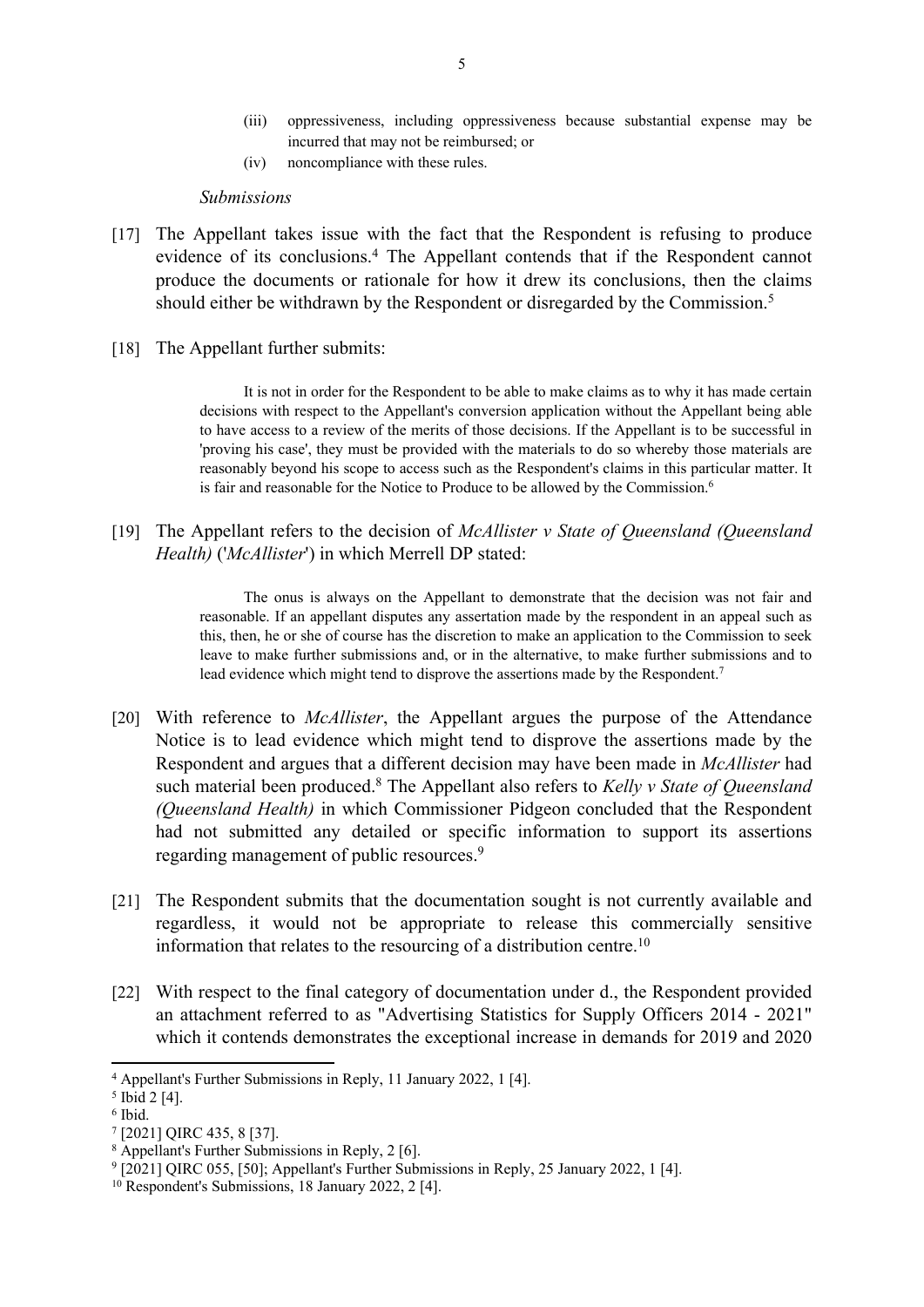by the number of advertisements for casual and fixed term temporary supply officers. The Respondent contends there is no further documentation it can provide to support its assertions in this regard.<sup>11</sup> In response, the Appellant submits that the attachment referred to conversely shows an increase in the demand for labour.<sup>12</sup>

[23] In its final submissions, the Respondent states that the HR representative nominated in the Form 32B Request has little information to provide and is not a decision maker.<sup>13</sup>

#### *Consideration*

- [24] In *Jones v State of Queensland (Queensland Police Service)*, Commissioner Thompson stated:
	- [75] For a Notice to meet any challenge it must satisfy the "legitimate forensic purpose test", meaning that the documentation being sought must be relevant information to the substantive matter being considered by the Commission and material that could reasonably be expected to be in the possession of the organisation or person upon whom the Notice is served. That is a test that the person serving the Notice must satisfy to be able to successfully resist an objection to refuse or as in this case set aside part of a Notice.
	- [76] The Notice can not act as a "fishing expedition" for the purposes of determining the strength of a case to be met by the applicant or whether such a case exists in the first place.
	- [77] Further, the applicant is required to establish that it is "on the cards" that the documents being sought would benefit the case in respect of the substantive matter being dealt with by the Commission.
	- [78] In *Ragg v Magistrates' Court of Victoria & Corcoris (Ragg)27*, Bell J found:
		- 119 In my view, the governing principle is that an accused person is entitled to seek production of such documents as are necessary for the conduct of a fair trial between the prosecution and the defence of criminal charges that have been brought. When objection is taken, the accused must identify expressly and with precision the forensic purpose for which access to the documents is sought. A legitimate purpose is demonstrated where the court considers, having regard to its fundamental duty to ensure a fair trial, that there is a reasonable possibility the documents will materially assist the defence. That is a low threshold, but it's a threshold.
		- 120 I put the principle that way because I think it expresses in more certain language that Gibbs CJ probably had in mind when he used the "on the cards" metaphor in *Alister v R,* because it gives proper effect to the underlying fundamental duty of the court to ensure a fair trial because it is consistent with the human rights of an accused person to equality before the law and a fair hearing specified in art 14 of the International Covenant on Civil and Political Rights, as well as the equality of arms principle that has been stated in the international jurisprudence by reference to those rights.
	- [79] I accept that *Ragg* related to a criminal matter which generally allowed for considerations with more latitude than in matters of a civil nature however the importance of the outcome was the requirement to ensure a "fair trial".<sup>14</sup>

<sup>11</sup> Ibid [5].

<sup>&</sup>lt;sup>12</sup> Appellant's Further Submissions in Reply, 25 January 2022, 2 [6].

<sup>&</sup>lt;sup>13</sup> Respondent's Further Submissions, 7 February 2022, 1 [1].

<sup>&</sup>lt;sup>14</sup> [2019] OIRC 104.